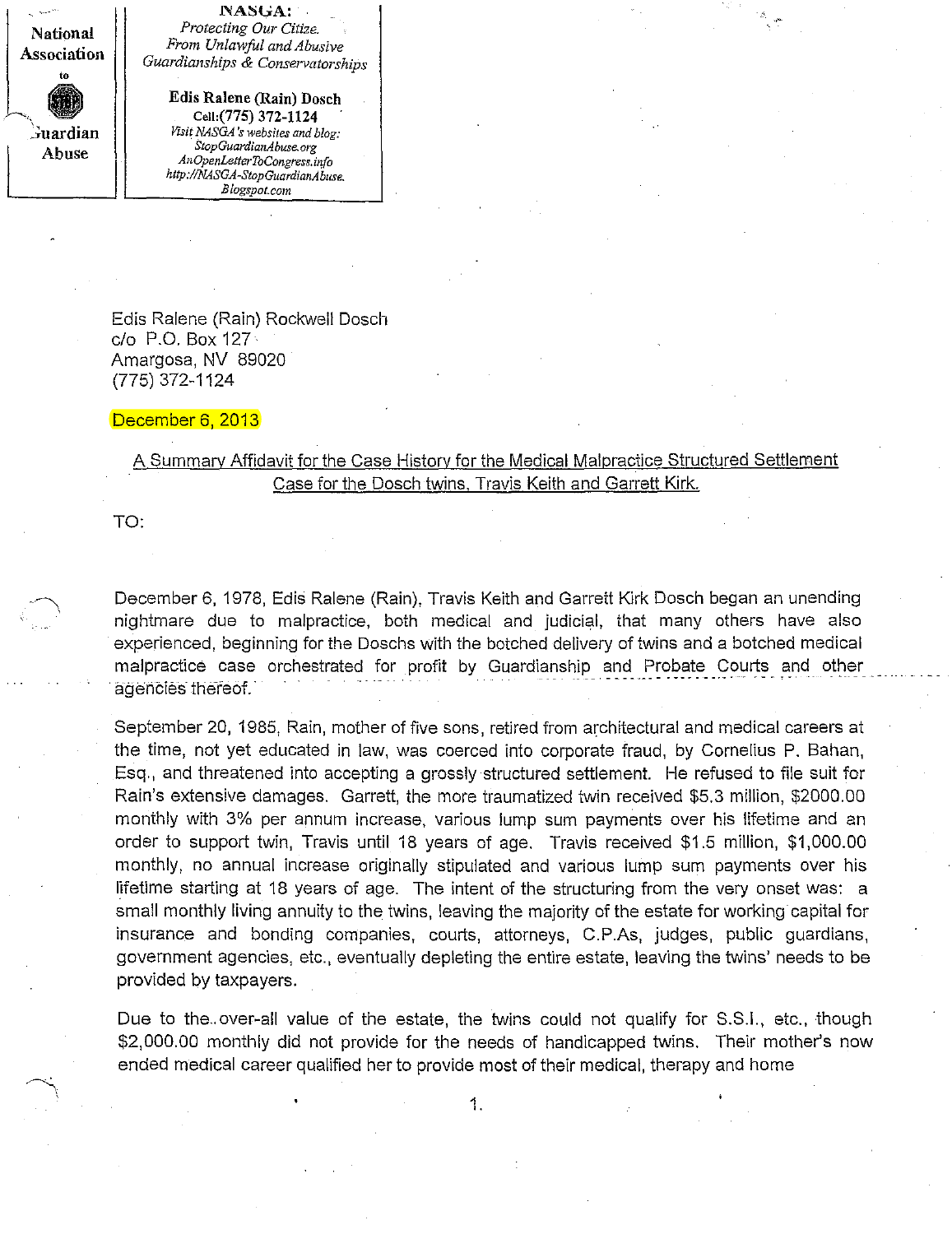schooling, while Shriner's Children's Hospitals provided surgeries, braces and special equipment. Catholic Charities, their native American family and tribes provided monetary support and then-Councilman, Steven Miller of Nevada provided legal and other support. Large medical, dental and other expenses were charged to credit cards which were to be paid with the lump sum payments.

May 8, 1986, Letters of Guardianship for Person and Estate for both twins with a surety bond was received, but omitted was "from minority through majority" as was strongly stipulated in the original documentation, now deleted in an altered version.

In 1996, the twins being 18 years of age, coercion began by Integrity Life Insurance Company, Guardianship Court and others for Rain to obtain Letters of Adult Guardianship for the twins or the monthly annuity would be withheld. Rain refused, as court adult guardianship would give the court contract control over the mother/guardian's person, the twins' persons and the estates thereof, including the twins' medical malpractice settlement.

July 29, 1999, at 21 years of age, the twins were both evaluated and deemed incompetent by Dr. Louise Sherk, J.D., MD. Letters of Adult Guardianship without a surety bond for both twins was received. An unbonded settlement can be stolen without recourse.

February 26, 2003, at 24 years of age, Dr. Louise Sherk, J.D., MD., deemed Travis Keith's person competent, though the court would guard his estate for him, eventually depleting it with court ordered fees, etc., leaving taxpayers to pay for future care.

December 6, 2003, at 25 years of age, Travis and Garrett each received \$25,000.00 in a lump sum payment for past and present medical, dental and other expenses charged to credit cards. Garrett's was paid towards these, but Travis' physical self, his lump sum payment and his structured settlement future annuities were seized by Guardianship Court to. be depleted as stated above. Attorneys file bankruptcy rather than pay debt owed, leaving the debt paid by taxpayers; or in this case Garrett Kirk Dosch and mother/guardian.

April 8, 2003, a Stipulation and Order was received by Rain, Integrity Life Insurance Company and Bank of America with a forged signature, stating Travis' person and estate were no longer under guardianship. The court at this time also attempted to extort both real and personal property from a Family Living Trust. To date they have not followed through, but easily could, as they can disregard Wills, Trusts, human rights, etc. when seizing lucrative estates fraudulently. Travis had no Living Trust at the time. His case is sealed. He is a missing handicapped adult.

October 11, 2004, several Stipulations and Orders were received by all involved. Garrett's person was to remain under the guardianship of his mother, his estate under court guardianship unless Rain agreed to sign the Stipulation and Orders. Refusing to sign due to the financial obligations and many legal ramifications for the Dosch twins, the court clerk was ordered to sign on Rain's behalf. Rain was removed as guardian of the estate. Garrett was ordered a Court

2.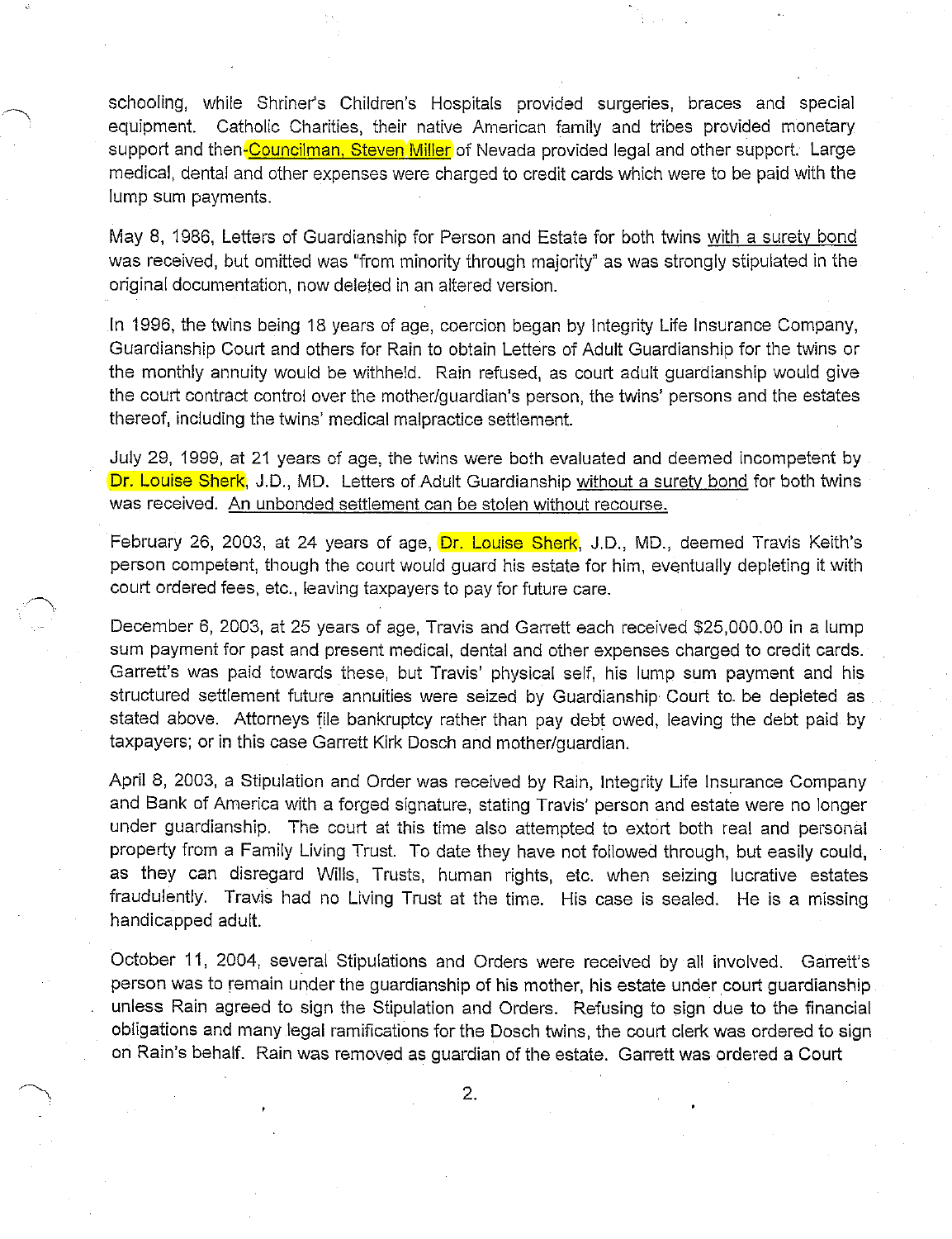Imposed Management Trust at the cost of \$5,000.00 plus lump sum and monthly fees to court appointed attorneys, C.PAs, etc., though he has an Irrevocable Living Trust of his own and his own financial advisor, Francis Howard, C.P.A., and Trust attorney, Jeffrey Burr and Associates. Also for two years the following monthiy payments were to be made from Garrett's monthly annuity towards enormous attorney and other fees: \$2,500.00 to himself for living expenses and past monthly obligations of the Dosch twins, \$862.22 attorney fees, \$250.00 C.P.A./Trustee fees and a \$300.00 stipend, withheld until April 2007 to his mother/guardian, qualified to give special education and medical care. As stated the specified payments were to continue for two years adjusting with Garrett's annual increase but which continue to date many years later. The Doschs, their bank, and many others concerned never received court notices regarding the Court Management Trust or copies or accountings thereof.

This gives the courts and their constituents control without oversight, accountability or transparency for their enormous fees, low interest loans to themselves, investments, etc. It keeps the majority of the Dosch estate for the judicial theft and prevents the natural mother since December 6, 1978, guardian since May 8, 1986, from paying past, present and future expenses. As aforementioned the structured monthly annuity was also reduced to a small monthly living allowance eliminating funds for hiring investigators, legal help of any kind, searching for Garrett's missing twin, etc.

December 6, 2008, at 30 years of age, Travis and Garrett each received \$50.000.00 in lump sum payments, the second of many to be made over their lifetimes, all of which will be seized by Guardianship Court and others. Garrett presently lives 24/7 with fear of the plight for himself, his missing twin, family members, pets, his and his twin's structured settlement, thousands of other victims of this fraud and all he holds dear. His case is sealed, court videos and transcriptions added, deleted or altered to hide the judicial fraud of Guardianship Court and others. Many years of verifiable atrocities were edited from the Dosch files for. this summary affidavit requested by on-line websites and media profiling thousands of victims of the judicial system, unbeknown to the American people.

A recent update on Travis Keith Dosch reveals he is on the street without his settlement money having to survive by any means. This has resulted in numerous phone calls and correspondence to his mother. Though challenged, he is cunning and stays on the constant move. Reportedly, Travis obtains financial aid, etc., by using false J.D. and posing as a firefighter, medical technician, security guard, law enforcement, military, etc. Pleas for help to authorities from his victims, friends and family have proven futile. Travis has been detained by law enforcement several known times and released. The general consensus is that there is intervention from the court and their constituents to prevent his incriminating testimony and alliance with those on the side of good. This is accomplished by case, tracking and code numbers on the flyers and paperwork.

As previously demonstrated and well documented, the structuring of the Dosch twins' structured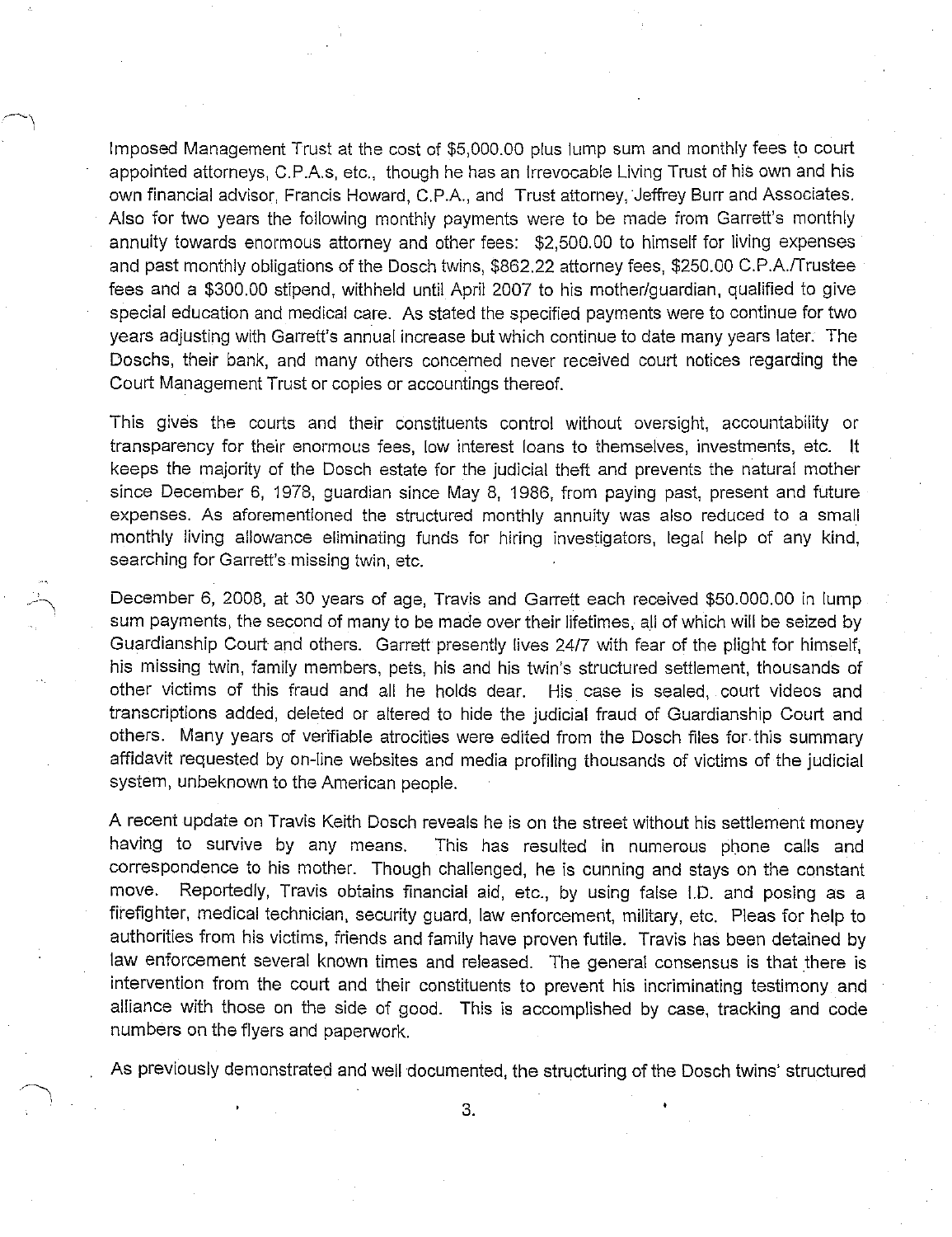settlement was calculated to manage the financial impact from medical malpractice to both twins with their intertwined medical and special needs obligations from birth over their lifetimes; obligations which, since a 2004 Stipulation and Order and court seizure, have been left for twin Garrett and his mother/guardian to pay with a drastically reduced monthly annuity and no lump sum payments. The reduced annuity was \$2,500.00 monthly, \$30,000.00 annually with a stipend of \$300.00 monthly, \$3600.00 annually to the twins' mother/guardian. Both the reduced annuity and the stipend had to be reimbursed to Garrett by family and organizations due to the obligations Garrett had to pay, as the collateral for credit was the structured settlement and credit was critical for the twins' medical and special needs; credit which is now ruined. Due to the depressed US and global economy the total annuity can no longer be reimbursed in full and drastic cuts had to be made to Garrett's living expenses.

The obligations are presently \$1,166.42 monthly, \$13,997.04 annually, leaving Garrett \$1,633.58 monthly, \$19,602.96 annually, for his needs and the court \$1,387.43 monthly, \$16,649.16 annually, along with the lump sum payments for their needs. The monthly annuity is to be electronically deposited into Garrett's checking account on the sixth of the month, his birth date. Instead it is mailed, arriving on the eleventh to the sixteenth of the month making payment of obligations by due date difficult and creating extra travel time and inconvenience, as Garrett and his mother/guardian reside in rural Nevada without residential mail delivery. Also the many bank benefits from electronic deposits have been lost.

Joshua Gottesman, C.P.A. signed the 2004 Stipulation and Order against the advice of his then C.P.A. partner, Gregory Bruce, the Dosch family and their C.P.A. financial advisor, Francis Howard, C.P.A. The general consensus is that it was signed for self gain, knowing full well from the financial records it would devastate Garrett's life in every way, his medical, education, and upcoming surgery to improve his poor speech. Little did Joshua Gottesman know that when he put the nails in Garrett's coffin he also put the nails in his own.

In a letter dated December 8, 2011, Joshua stated he had accidentally mailed too much money for the month of November, 2011 to Garrett, but stated he could keep it for an early birthday present; a birthday present of his own money. Apparently after seven years of a drastically reduced annuity, of which supposedly was to be for two years, Garrett now has received a monthly increase of \$250.00 for a monthly total of \$2,750.00. He should be receiving \$4,313.05 according to the structuring so as to pay past medical bills and present and future special needs. As of November 8, 2012, the Dosch mother/guardian received a \$50.00 raise for a total stipend of \$350.00 monthly which has always been used to pay towards the twins' past bills.

As of December 6, 2012, unaccounted for since 2004 is: \$125,000.00 in lump sum payments along with the reduced monthly annuity balances to Garrett Kirk, Garrett's missing twin, Travis Keith and his \$150,000.00 in lump sum payments and his monthly annuities. As stated since . the inception of the 2004 court seizure there have been no annual accountings to Garrett or his mother/guardian as to the amount, location or availability for use by Garrett of the settlement funds. This case, along with thousands of others, has achieved global investigation due to the

4.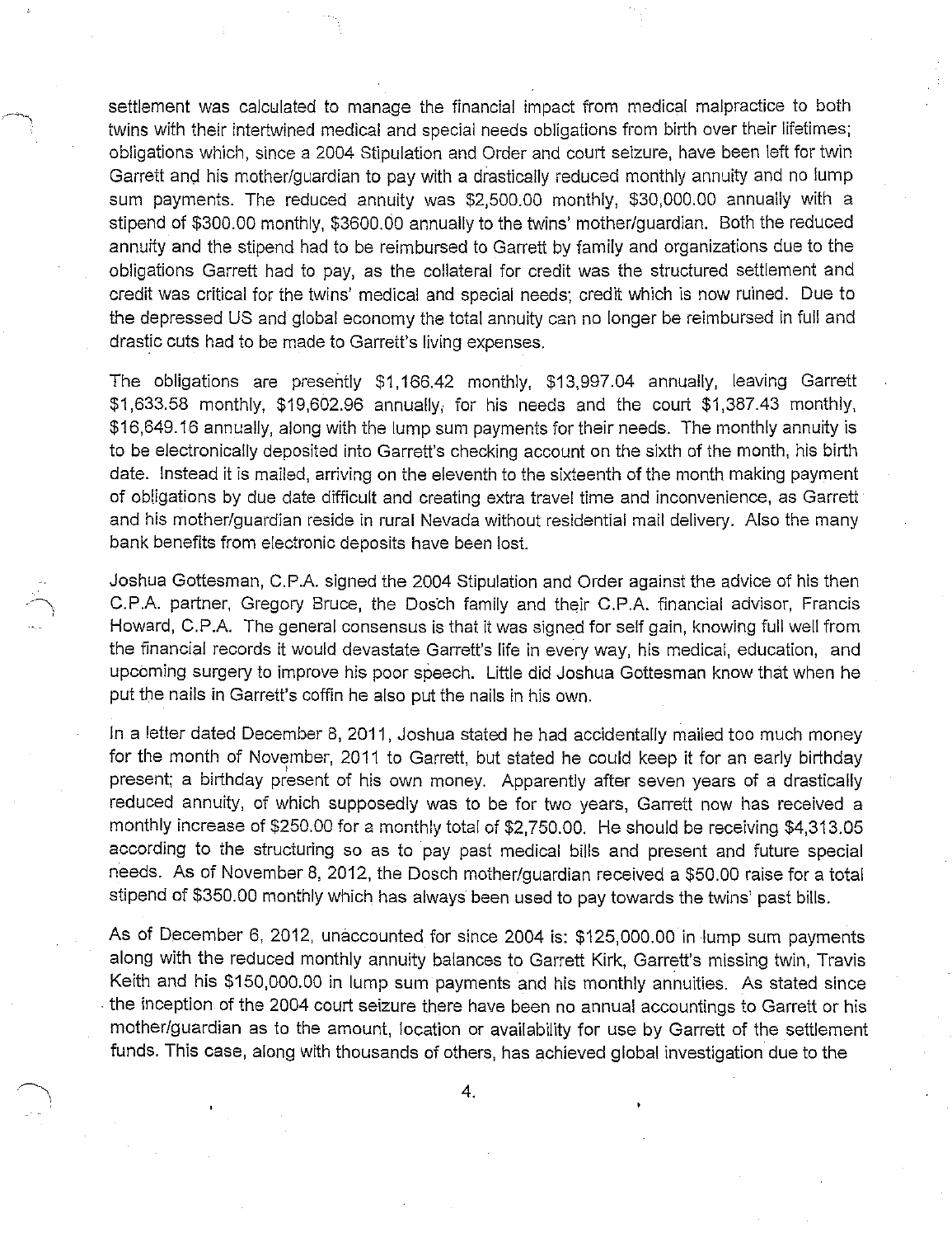internet and websites profiling judicial, probate and guardianship fraud. R.I.C.O. cases are no longer admissible in U.S. Courts. At present there is no known righteous power on earth that can bring to justice the for profit courts of CORPORATE AMERICA.

In 2012, the victims of judicial crime in Nevada learned from the internet and other sources that after years of both judicial and civil crime, Judge Steven Jones has been indicted and is under house arrest and further investigation. Being the judge for the Dosch twins' case, he ignored the Dosch Family Trust, twin Garrett's Irrevocable Living Trust and the Dosch U.C.C. Financial Statement filed with the Nevada Secretary of State. He seized the Dosch twins' medical malpractice settlement for a Court Ordered Management Trust. This he did, not only to steal the estate as he orchestrated, but to prevent the guardianship and the settlement from being transferred from the Clark County Court to the Nye County Court, as the Dosch twins have resided in Nye County since 1990. One of the most difficult tasks for the many victims is to step back and allow the years of investigation to proceed.

To add insult to injury; due to the ten year fight against Guardianship Court by the Dosch family, a court attorney/psychiatrist, Louise G. Sherk, M.D., J.D., without an evaluation, diagnosed Edis Ralene (Rain) Dosch, mother/guardian of the Dosch twins as having Munchausen Syndrome, a syndrome in which one or both parents claim their children have illnesses preventing them from ever leaving them. This also prevents the family from having financial resources with which to fight the corrupt court.

'al deve l

Edis Ralene (Rain) Rockwell Dosch, Guardian Without prejudice, UCC-1-308, NRS 104.308

**Jurat** 

Affirmed and subscribed before me by the woman, Edis Ralene (Rain) Rockwell Dosch on

Ne same ۰ث ′⁄



5.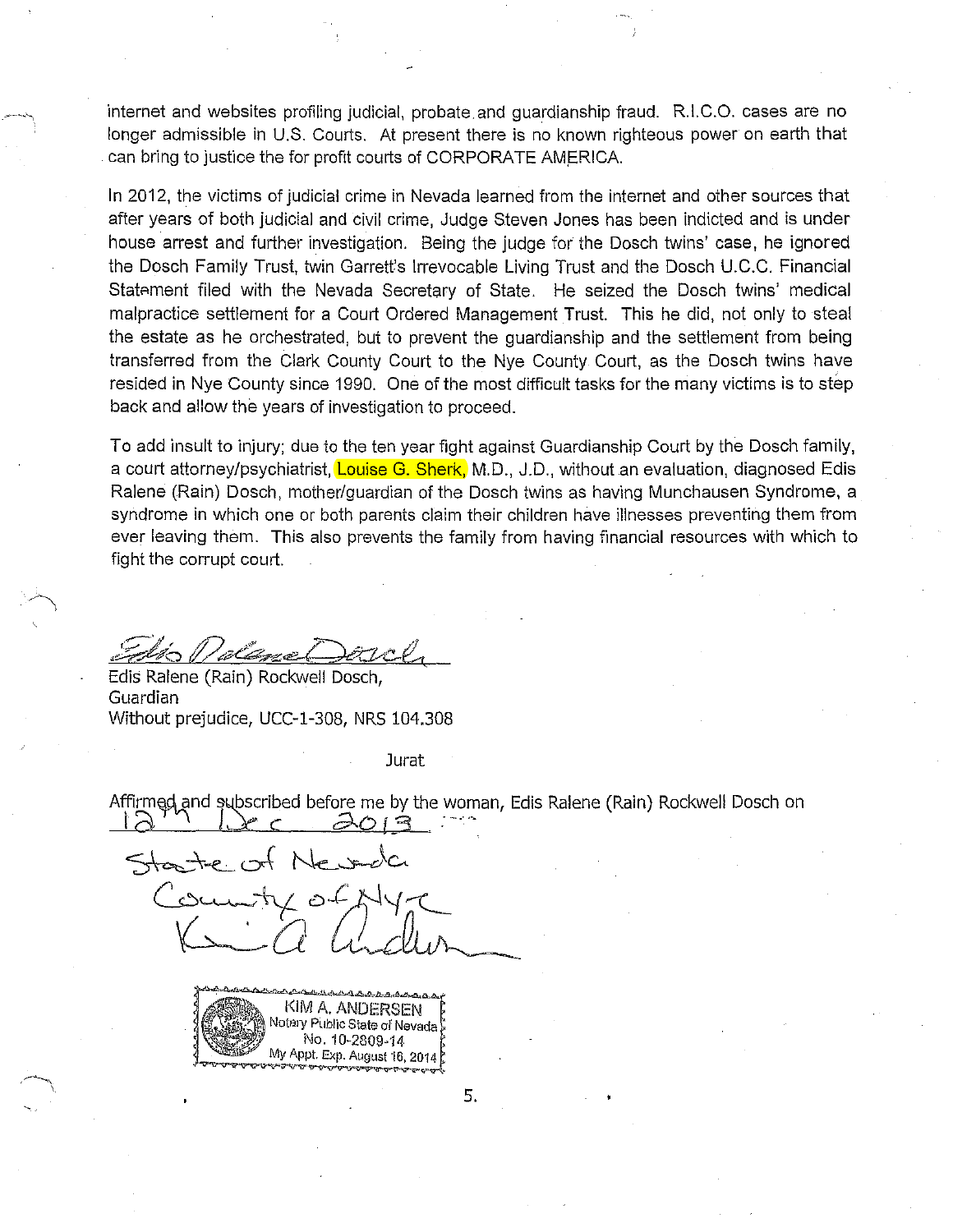Syndicated Court Cases, Judges, Attorneys, Guardian Ad Utems, certified Public Accountants and Special Court Appointments tor the Dosch Twins, Travis Keith and Garrett Kirk, their persons, estates and medical malpractice settlements.

*RICO*

Note: The public records for the Dosch cases have been altered, deleted, omitted and sealed in an attempt to cover up the fraud. The Freedom of Information Act, American Civil Liberties Union, disability and similar organizations do not apply here, or so they claim. Thus, demonstrating the necessity for the RICO Act (Racketeer Influenced and Corrupt Organization Act) to be invoked for the Dosch case and thousands of victims of Guardianship, judicial abuse and fraud.

## Plaintiffs' History December 1978 to september 1986:

,-

preparations for suit against Martin Luther Medical Center and John P. Bell began within days of the Dosch twins' delivery, December 6, 1978, on behalf of the twins and their mother, or so it was assumed. The fraud began at the onset by the attorneys for both sides, companies for insurance, bonding, structured settlements, etc., and their cronies.

The syndicate of the Superior Court of California. County of Orange, 700 Civic center Drive West, santa Ana, CA 92702, (714) 834-2200; CASE NO. 36-16-35, syndics as follows: Judge Jerrold S. Oliver, unlisted profit unknown. Judge Ralph Drummond, Guardian Ad Utem, refused to substitute out of case or release funds, retired to San Diego County, unlisted, fee approximately \$4,000.00, profit unknown. Plaintiff's attorney, Cornelius Bahan, Esg., Inc. CA. BAR NO. 53095, 4675 McArthur Court, Suite 1200, Newport Beach, CA 92660, (949) 622-0200, fee, MICRA scale, \$88,666.00 plus \$30,000.00 costs, profit unknown.

september 20,1985, the Dosch family discovered suit had not been filed for the mother, the scheduled trial would not proceed and they would have to accept the settlement given them by Cornelius Bahan, esq., as in his words, "I will fix it so you don't get anything" and his fees and other bills were mounting. The settlement was handled through The Structured Settlement Company, 3420 Ocean Park Blvd. Suite 3000, santa Monica, CA. 90404; (213) 452-6600. Cornelius Bahan and Ralph Drummond then contacted cronies in California, as well as Nevada syndics, as follows:

- 1 -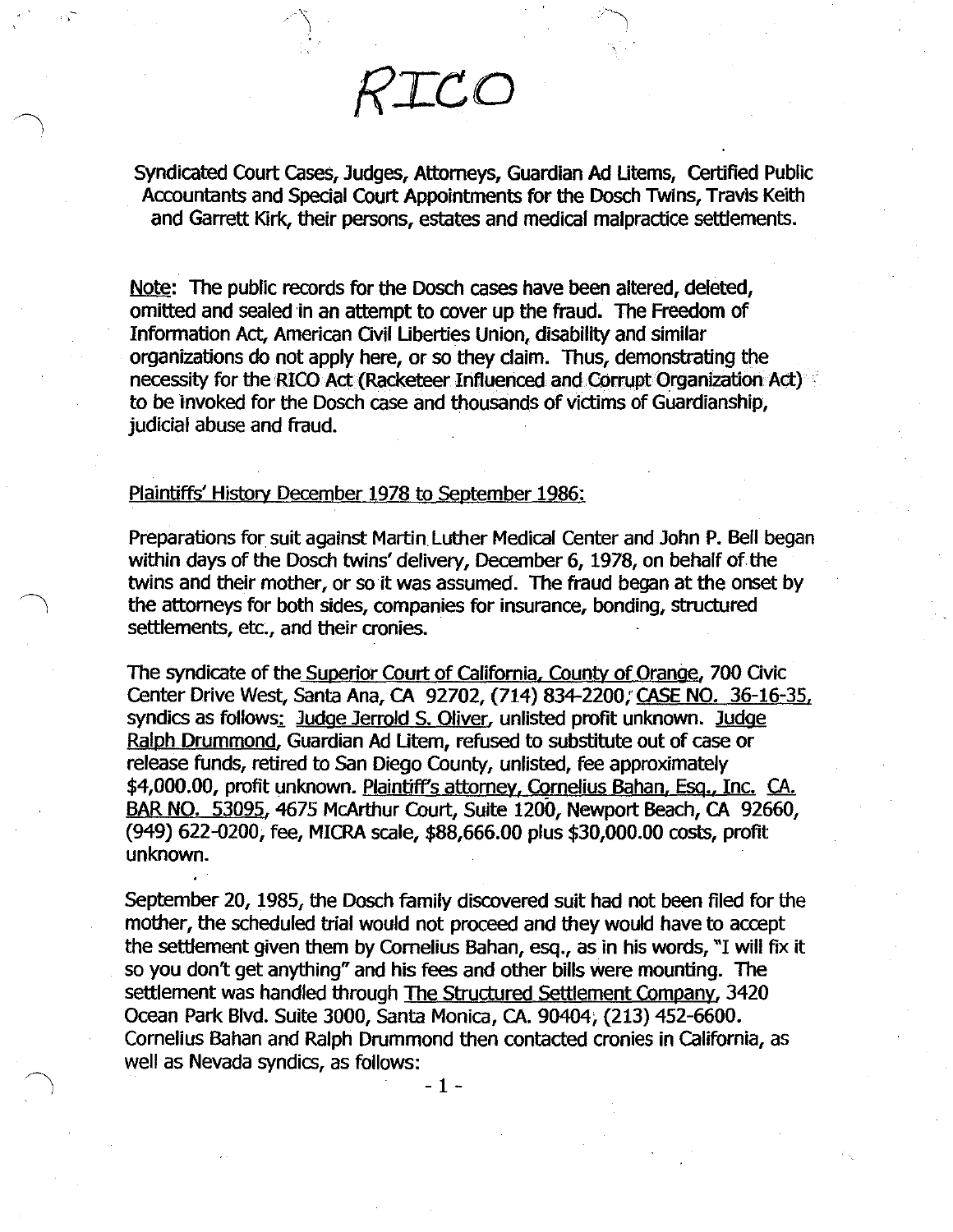- 1. Louis Shaffer, Esq., unlisted, Orange, CA. fee unknown, profit unknown.
- 2. John F. Deily, Esq., CA BAR NO. 93687, Gunderson, Reynolds and Gunderson, 2351 Paseo De Valencia, Suite 115, Laguna Hills, CA 92653; (949) 699-6100, fee unknown, profit unknown.
- 3. David Goldwater, Esq., NV BAR NO. 1612. 302 E. carson, Suite 1000, Las Vegas, NV 90101; (702) 796-5644; fee unknown, profit unknown.
- 4. Thomas Stark, Esq., NV BAR NO. 1022, 302 E.Carson, Suite 1000, Las Vegas, NV 90101; (702) 382-5036, fee unknown, profit unknown.
- 5. Patricia Trent, Esq., Ltd., NV BAR NO. 1578, Accountant, Carma Manring, formerly Shanner and Trent, 8367 W. Flamingo Road, Las Vegas, NV 89147; (702) 382-2210, attempted Guardian Ad Litem, fee approximately \$4,000.00 profit unknown.

## Plaintiffs' History september 1986 to september 2007:

The legal fraud and wrangling of over seven years coupled with severe trauma and no settlement funds caused Bill Dosch's mental and physical health to deteriorate. In 1986, Ralene was forced to divorce Bill in order to obtain formal general guardianship over the Dosch twins from minority though majority to prevent exploitation from Social Services and so on. Ralene Dosch's attorney for the divorce and guardianship of the twins was Matthew Callister, Esq., NV BAR NO. 1396, Callister and Reynolds, 823 S. Las Vegas Blvd., Las Vegas, NV 89101; (702) 385-3343; fee unknown, profit unknown. Due to the fraud involving the aforementioned attorneys, Ralene Dosch contacted the Shriners, who provided medical care for the Dosch twins until 21 years of age due to their grossly structured settlements and was referred to **Las Vegas City Councilman, Steven Miller** and Donald R. Davidson, III. Esq., CA BAR NO. 127472, NV BAR NO. 879; 28202 cavot Road, Suite 300, Laguna Niguel, CA 92677; (949) 365-7080. Both of whom did pro bono advocating and legal counseling for families, children and disability organizations, etc. Steven Miller is presently an investigative journalist in Las Vegas, Nevada, unlisted.

Together, along with **Eighth District Judicial Court Judge**, Thomas A. Foley, deceased, they were able to secure the Formal General Guardianship from Minority through Majority, with summary accountings for the Dosch twins' persons and estates. Also, transfer the settlement funds from Orange County, california to Clark County, Nevada, Eighth Judicial District Court, State of Nevada, in and for the County of Clark, Family Division, CASE NO. G12166. structured settlement company, Integrity Life Insurance Company. 515 W. Market Street, Louisville, KY 40202-3319; (800) 325-8583.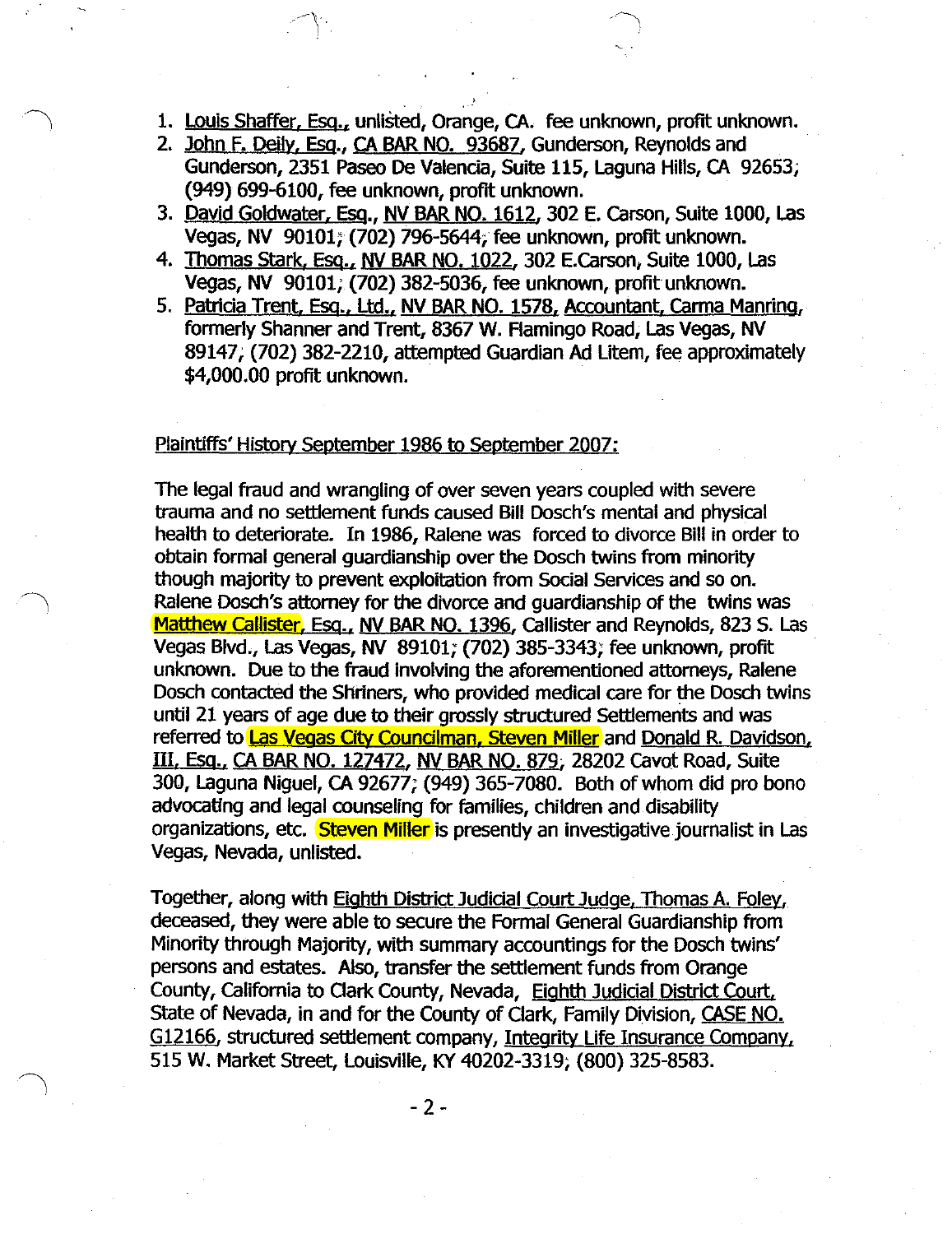In 1996 and 1997, the twins, being 18 and 19 years of age, evaluations from the twins' doctors were requested by Integrity Ufe Insurance Company. December 28, 1998, after the twins  $20<sup>th</sup>$  birthday, December 6, 1998, Ralene Dosch received a letter from Eighth Judicial District Court Family Division, Family Courts and services Center of Nevada, the County of Clark, Guardianship/Discovery from Jennifer L. Henry. Commissioner. stating the twins were over 18 years of age and Ralene Dosch would have to petition the Court to terminate the current guardianship and obtain court ordered adult guardianship over the twins. Ralene Dosch retained Thomas M. Burns. Esq., NV BAR NO. 757,912 N. Eastern Avenue, las Vegas, NV 89101; (702) 649- 4276; fee approximately \$2,500.00, profit unknown. Judge William O. Voy and a court attorney/psychologist interviewed the Dosch twins, reviewed their medical records, ordered: adult guardianship; a yearly accounting and report of person for each twin; lump sum payments be deposited into a blocked account; Integrity Insurance Company be noticed; assignment of CASE NO. G 20357 and the fraud began again.

In 2003, Ralene Dosch, Integrity Ufe Insurance Company and Bank of America received a Court Stipulation and Order of April 8, 2003 with a **forged signature** for Thomas M. Burns, Esq., after he had been **substituted out of the Dosch case.** Ralene Dosch retained Mont E. Tanner, Esq., NV BAR NO. 4433, 2920 E. Flamingo Road, Suite G, las Vegas, NV 89121; (702) 369-9614, fee approximately \$2,500.00, profit unknown. The Stipulation and Order was orchestrated by Commissioner Jennifer L. Henry and the Guardianship Court attorneys and executed by **Shelly D.** Krohn. Esa.. NV BAR NO. 5040, Katherin Mazzeo, Esa.. NV BAR NO. 8179, Dara Goldsmith, Esq., NV BAR NO. 4270, Goldsmith and Guymon, 20255 N. Village Center Circle, Las Vegas, NV 89734, (702) 873-9500. Shelly D. Krohn was formerly with Bolick, McBeath, Tanner and Boyer. It is unknown if the Tanner in that office was the same. Both Mont Tanner and Ralene Dosch were sanctioned \$5,000.00 each. The court appointed attorneys of Goldsmith and Guymon were instrumental in the disappearance of twin, Travis Keith Dosch in 2002 at 24 years of age. They appear currently to be Special Limited Guardians for his person and estate. Travis was evaluated and apparently brain washed by the court attorney, psychiatrist, **Louise G. Sherk**, M.D.. J.D.. Inc. NV Bar NO. none; CA BAR NO. none; NV. M.D. not listed; CA. MD. Not listed; P.O. Box 370687, las Vegas, NV 89137, (702) 248-4198; 3830 OCean Birch Drive, Corona Del Mar, CA. 92625. The aforementioned have endangered a guarded adult, as well as society if Travis Dosch is not counseled and medicated. Fees for the above are unknown, profit unknown, the meter is running to date, they are noticed of all activity.

Without full disclosure, Ralene Dosch retained the following syndics:

-3-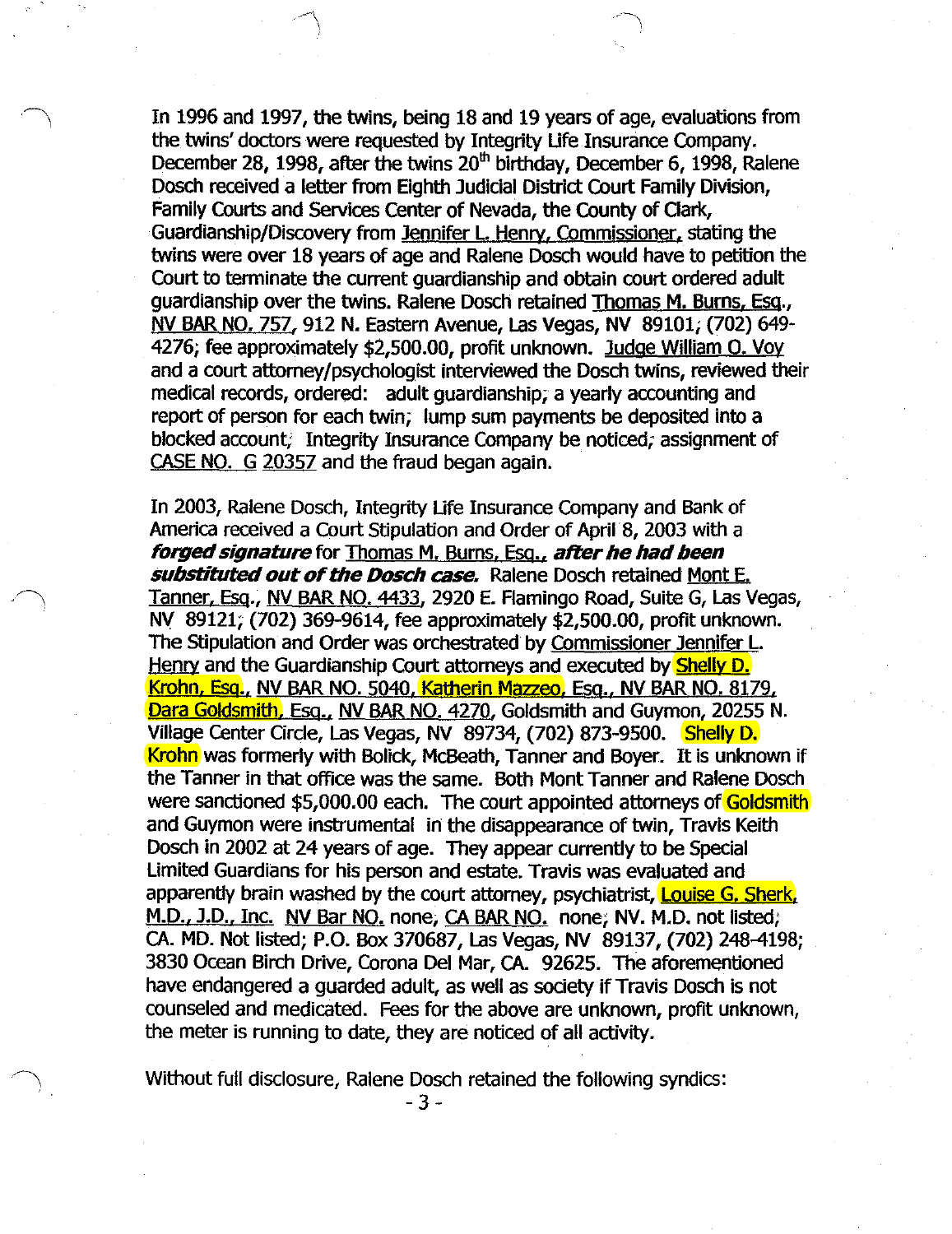David C. Amesbury, Esq., NV BAR NO. 3889, Amesbury and Schutt, 703 S. 8<sup>th</sup> Street, Las Vegas, NV 89101, (702) 385-5570, apparent shill for Clark County Public Guardian's Office and Jared Shafer, Esq., Public Guardian/ Administrator/Private Guardian, fee \$5,0000.00 plus unknown attorney liens, profit unknown, no retainer refund.

Grenville Pridham, Esq., NV BAR NO. 2775, 1611 E. Charleston Blvd., Suit 3, Las Vegas, NV 89104; (702) 614-3388, formerly with the State of Nevada Attorney General's Office, apparent shill as above mentioned, fee \$6,000.00 plus unknown attorney liens, profit unknown, no retainer refund.

Louis M. Minicozzi, Esq., NV BAR NO. 5068, 333 N. Rancho Drive, SUite 805, Las Vegas, NV 89106; (702) 684-4950, signed Court Stipulation and Order of October 13, 2004, fee approximately \$3,000.00, profit unknown, no retainer refund.

Jeffrey L. Burr. J.D. C.P.A. NV BAR NO. 164. also AZ, CA, UT, 445 S. Pecos Rd., Las Vegas, NV 89121; (702) 453-4455, for review of the Garrett Kirk Dosch Irrevocable Uving Trust including Special Needs Clause, written by the family paralegal, fee \$360.00., profit unknown.

Ralene Dosch retained pro bono Francis Howard, C.P.A., Ovist and Howard, C.P.A.s and Consultants, 7 Commerce center Drive, Site A., Henderson, NV 89014;'(702) 456-1300; to review Guardian, Ralene Dosch's accountings and scrutinize court appointed accountant, Joshua A. Gottesman, C.P.A., 7473 W. Lake Mead BlVd., Suite 100, Las Vegas, NV 89128; (702) 461-2587, Accounting fee: \$200.00 monthly plus costs, complete control of Garrett Kirk's settlement estate including the power to make loans and investments, Trustee of the Garrett Kirk Dosch Court Imposed Management Trust. Trustee fee: \$50.00 monthly plus costs, profit unknown, meter is currently running to date, noticed of all Court/Attorney activity. The highly regarded Francis Howard, C.P.A. has been court eliminated from the Dosch case.

Ralene Dosch has interviewed approximately twenty more attorneys throughout Las Vegas, Nevada and the United States, other than the aforementioned, as well as paid them for relevant legal services to get help for the Dosch twins and the organizations fighting the organized crime called guardianship/conservatorship under the guise of Guardianship Court and National Guardianship Association.

The syndicate of the Eighth Judicial District Court, State of Nevada, in and for the County of Clark, Family Division, Family Courts and services Center, 601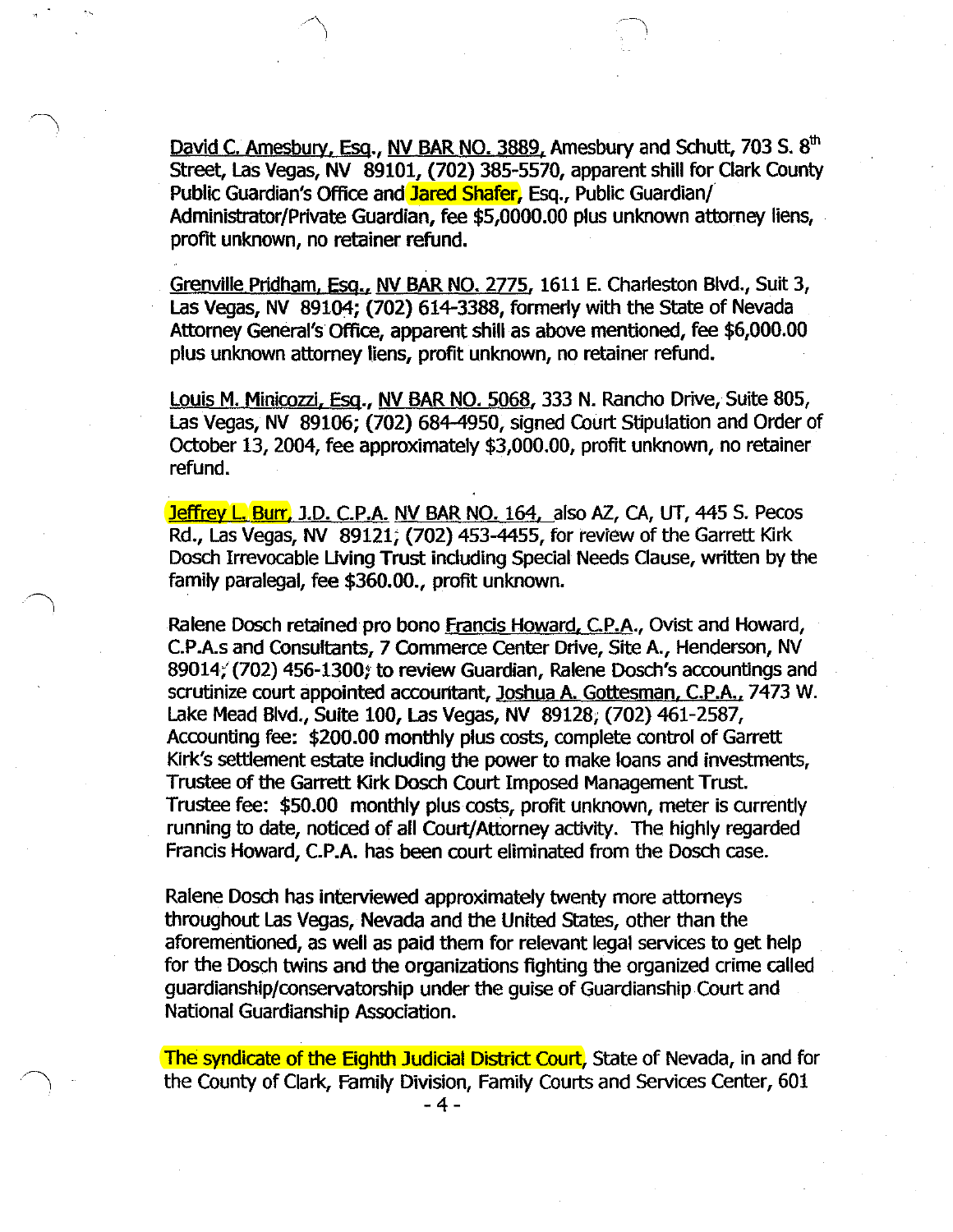N. Pecos Road, Las Vegas, Nevada 89101; (702) 455-6674. CASE NO. G 20357, is as follows: .

Judge Thomas A. Foley, deceased

Judge William O. Voy

Jennifer L. Henry, Court Commissioner/Hearing Master

Judge Robert W. Lueck

Judge Jon W. Norheim

Judge Steven E. Jones

Judge Gerald W. Hardcastle

Substitute and visiting Judges

Court appointed attorney/psychiatrist, **Louise G. Sherk, M.D. J.D., Inc., NV** BAR NO: **none,** CA. BAR NO.: **none,** NV. M.D., not listed, CA. M.D. not listed, P.O. Box 370687, Las Vegas, NV 89137; (702) 248-4198, 3830 Ocean Birch Drive, Corona Del Mar, CA. 92625, fee approximately \$5,000.00 plus costs, profit unknown.

Court appointed Public Guardian attorney of over 20 years, Guardian Ad Litem for Garrett Kirk Dosch and attorney for Jared Shafer, Esq., Lee A. Drizin. Esq.. NV BAR NO. 4971, 5542 S. Fort Apache Rd., Suite 110, Las Vegas, NV 89148; (702) 798-4955, fee approximately \$16,900.00 plus costs, profit unknown, the meter is running to date, noticed of all activity.

Court appointed temporary Special Guardian for Garrett Kirk Dosch's person and estate, **Jared Shafer, Esg., NV BAR NO.** none, Public Guardian/Administrator/Private Guardian, 515 Shadow Lane, Las Vegas, NV 89106; (702) 455-4332, fee unknown, profit unknown.

Court appointed attorney for Jared Shafer, Esq., Trude I. McMahan, Esq., NV BAR NO. 347, Segal and McMahan, 720 S.  $4<sup>th</sup>$  Street, Las Vegas, NV 89101, (702) 382-5212, fee approximately \$2,500.00,profit unknown.

 $-5 -$